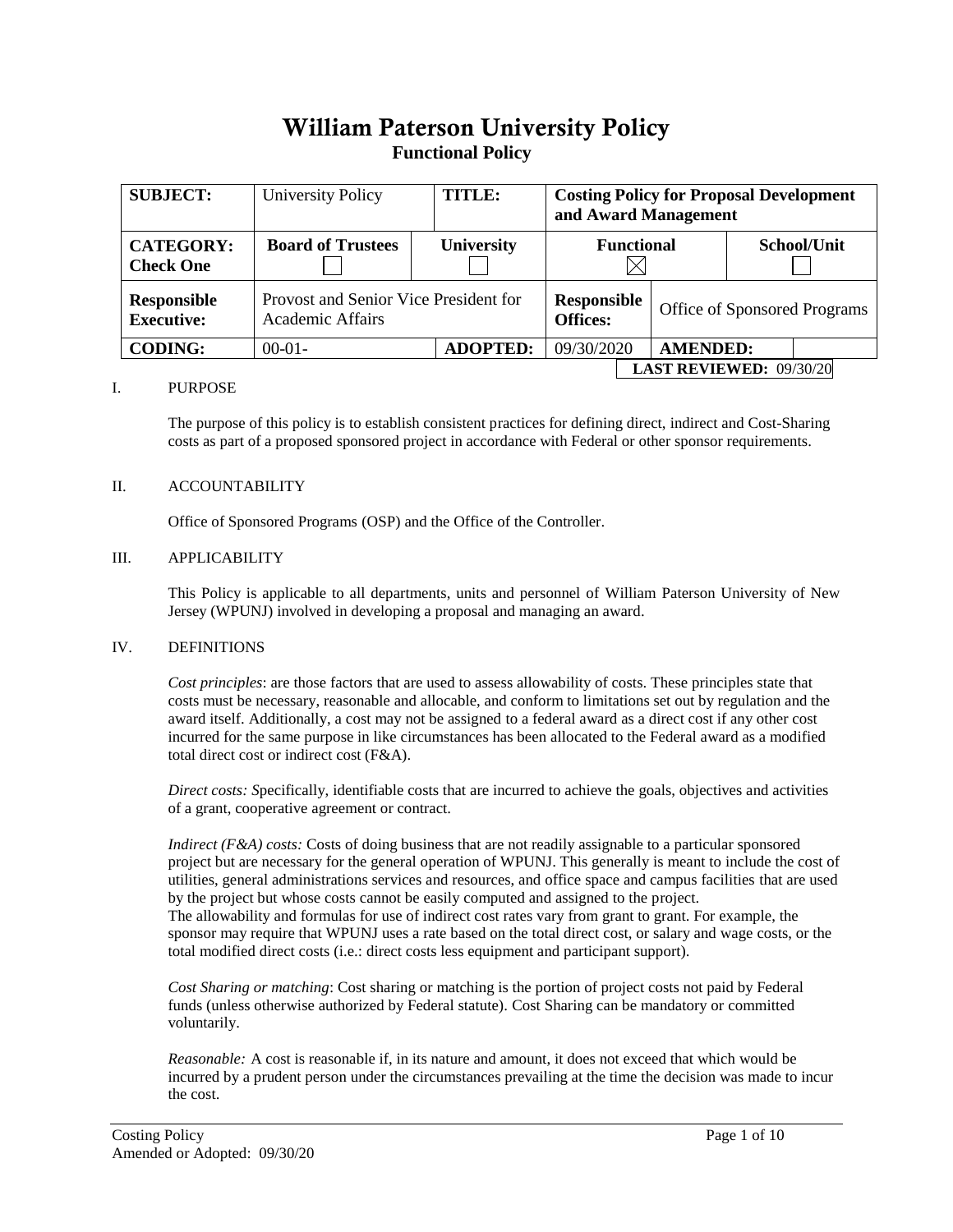*Allocable:* A cost is allocable to a particular award if the goods or services involved are chargeable or assignable to that award in accordance with relative benefits received.

*Allowable: A* permitted direct or cost-shared cost included in the terms of a specific grant or contract.

*Timely:* All costs charged to sponsored projects must be charged in a timely manner.

*Consistently Treated:* Costs incurred for the same purpose, in like circumstances, must be treated uniformly either as direct or indirect costs. Consistent treatment of costs must be applied across WPUNJ and be consistent with policies and procedures that apply uniformly to both federally financed and other activities of the non-federal entity.

*Consistency:* A cost or transaction that is treated consistently following university policies and procedures related to similar costs and transactions.

*FOAP*: is the Fund, Organization, Account, and Program code used to record financial transactions in Banner.

### V. BACKGROUND

[PART 200—UNIFORM ADMINISTRATIVE REQUIREMENTS, COST PRINCIPLES, AND AUDIT](https://www.ecfr.gov/cgi-bin/text-idx?SID=ed90f54836feb6a994f657188eb05e33&node=2:1.1.2.2.1&rgn=div5)  [REQUIREMENTS FOR FEDERAL AWARDS](https://www.ecfr.gov/cgi-bin/text-idx?SID=ed90f54836feb6a994f657188eb05e33&node=2:1.1.2.2.1&rgn=div5) , federal cost principles must be applied uniformly to all federal awards and must be consistent with policies and procedures that apply to both federal awards and other activities of the university.

WPUNJ has elected to assign these principles to awards from all sponsors unless the sponsor has other specific rules or adherence is impracticable.

#### VI. REFERENCE(S) (optional)

2 CFR 200: Uniform Administrative Requirements, Cost Principles, and Audit Requirements for Federal Awards.

### VII. POLICY

#### A. Requirements:

This policy (whether funded by the sponsor or cost shared by the institution), is used as a guide for proposal development and award management. The budget preparation ensures that direct, cost shared and indirect costs included in the proposal and costs charged to a sponsored project are necessary, reasonable, allocable, consistently treated and timely to the sponsored program and comply with sponsor terms and conditions as well as WPUNJ policies and procedures and applicable Federal, State and local regulations.

#### B. Responsibilities:

- **1.** Office of Sponsored Programs: Submitting and negotiating adequate justification and description of direct, cost shared and indirect costs in proposals. Ensuring that the budget in a proposal submitted for institutional approval is reasonable, necessary, allowable and allocable, and follows WPUNJ policies and procedures.
- **2.** Project director: The project director is responsible with the support of WPUNJ's resources, policies and practices, for ensuring appropriate financial management, compliance with sponsor terms and conditions, and determining actual personnel effort expended on a sponsored project. The Project director supervises an administrative assistant who is responsible for entering requisitions and other purchasing requirements.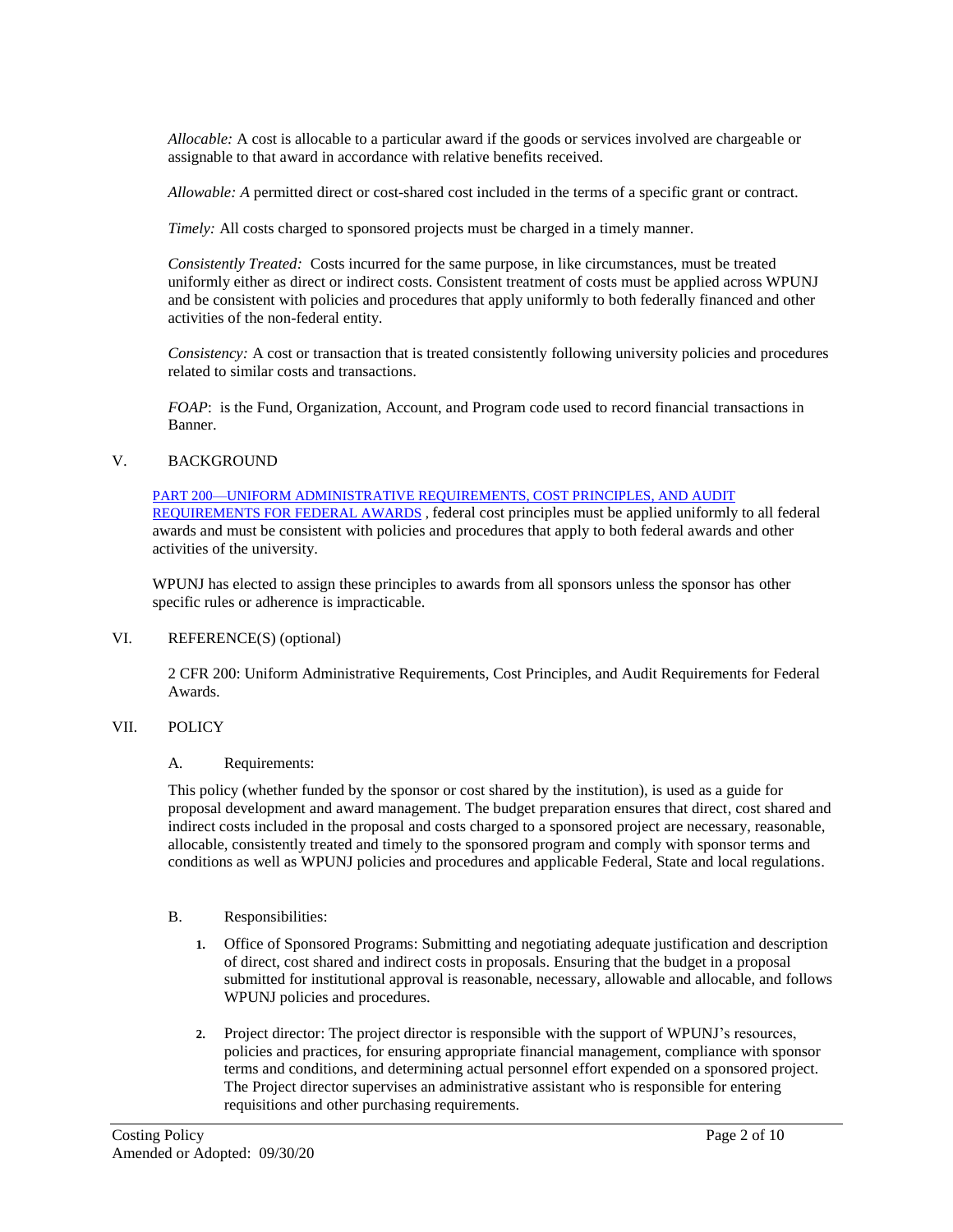**3.** Post-Award Grants Administrator: Review of expenses, monitoring reports, and final determination of the use of direct and cost shared costs. Ensuring that costs charged to a sponsored project are necessary, reasonable, allocable, consistently treated, and timely and follow WPUNJ policies and procedures.

#### VIII PROCEDURES

The Uniform Guidance Subpart E, Cost Principles, establishes the principles for determining costs charged to a sponsored program. A cost must be allowable, reasonable, allocable, consistently treated and timely to the particular program and be incurred within the limitations set out by the sponsor, including seeking approval prior to changing costs in the award.

#### **1. Costs Considered Direct Costs:**

As §200.412 (Classification of costs) of the Uniform Guidance States, "There is no universal rule for classifying certain costs as either direct or indirect (F&A) under every accounting system. A cost may be direct with respect to some specific service or function, but indirect with respect to the Federal award or other final cost objective. Therefore, it is essential that each item of cost incurred for the same purpose be treated consistently in like circumstances either as a direct or cost sharing expense in order to avoid possible double-charging of Federal awards."

The following types of costs can generally be directly charged to a sponsored agreement if they can be specifically identified to the work performed under the agreement. Allowability of these costs should be documented at the proposal stage and throughout the project.

Typical allowable direct costs include: (see Exhibit A and B for more guidance)

#### *Salary, wages, fringe benefits*

- Full-Time Faculty
- Adjunct Faculty
- Non-Faculty Project Staff
- Fringe Benefits
- Administrative Support
- Students:
	- o Graduate Assistants
	- o Graduate research Assistants
	- o Undergraduate Research Assistants
	- o Tuition Remission

#### *Materials and Supplies*

- Chemicals
- Supplies and computing devices
- Equipment
- Laboratory Supplies
- Computer Software
- Books
- Minor equipment
- Photographic Supplies
- Tools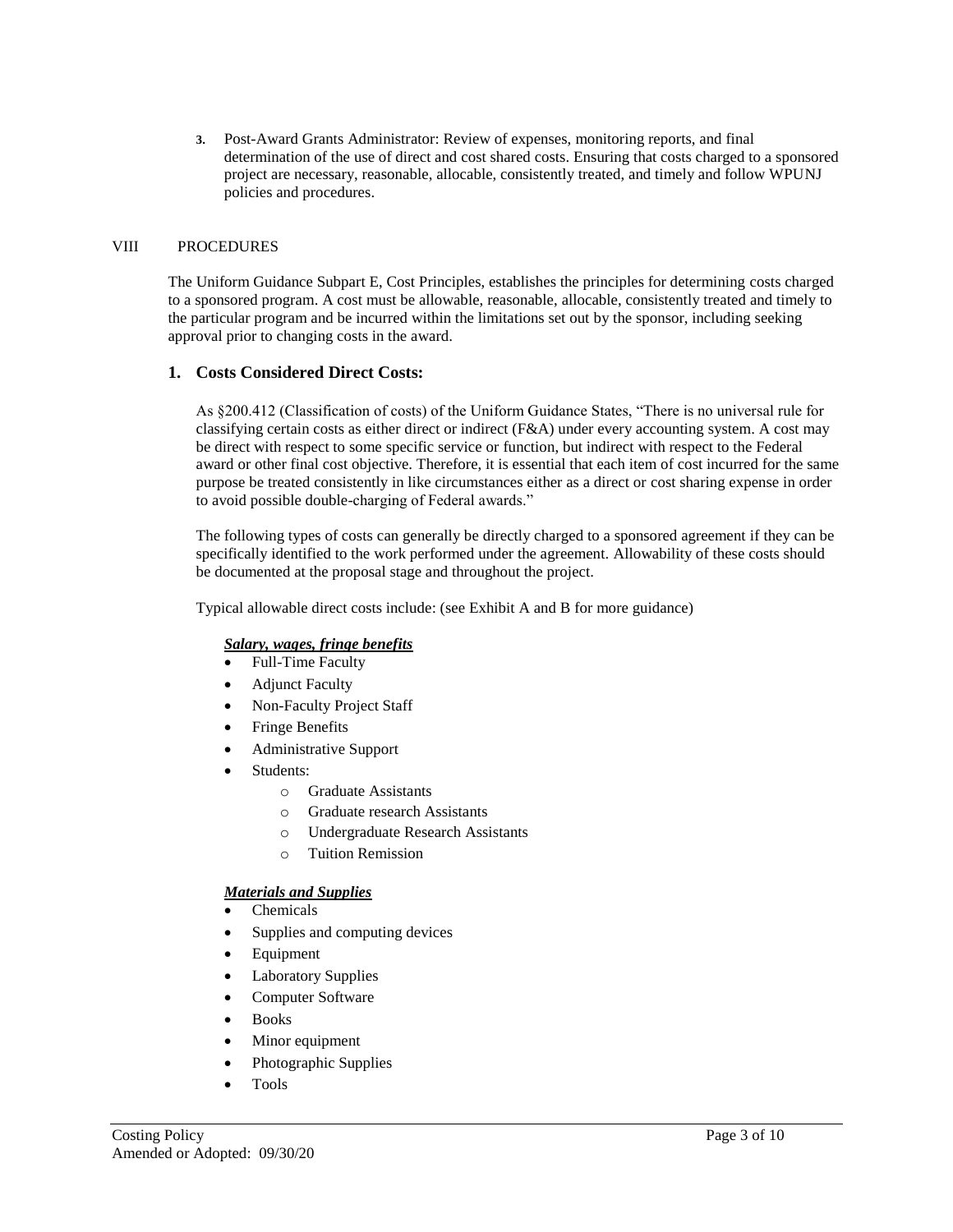## *Other Direct Costs*

- Travel
- Consulting Services
- Participant Support Costs
- Stipends
- Scholarships
- Printing
- Computers
- Equipment
- Sub-Awards
- Office Supplies
- Equipment Rentals

**Typical Unallowable costs** (if in doubt call OSP, business services and review the Uniform Guidance §  $200.420 - 200.475$ :

- Advertising costs including promotional items and souvenirs
- Alcoholic beverages
- Food for non-programmatic activities
- 1<sup>st</sup> Class Travel and Travel insurance
- Entertainment
- Fines and Penalties
- Goods or services for personal use of employees
- Any expenses not directly related to the project

## 2. **Costs Considered Indirect Costs (F&A):**

Indirect costs: Costs that the University incurs to support all research/sponsored program activities on campus (e.g., maintenance of University lab facilities, utilities, University administration, library, sponsored programs) Examples include:

- Administrative and Clerical Salaries
- General support by department, college/unit and senior level administrators as well as by support units such as OSP, Business Services, Marketing, Public Relations, etc.
- Internet Services
- Software Packages (Word, Excel, Access)
- Office Furniture
- Postage
- Office/general purpose supplies (Books and reference material, custodial supplies, pens, pencils, files, folders, staples, calculators, etc.)

## **3. Cost Sharing/ Matching:**

Cost sharing is any project cost that is not reimbursed by the sponsor to support the scope of work defined by the federal, or non-federal, sponsored award. Cost-Sharing occurs when a portion of the total cost of a sponsored project is borne by WPUNJ rather than the sponsor. It becomes a University commitment and represents a legal, binding obligation of the University once the award has been granted.

The Uniform Guidance makes no distinction between cost-sharing and matching. However, matching usually refers to the specific ratio between the amount of the award and the amount committed by the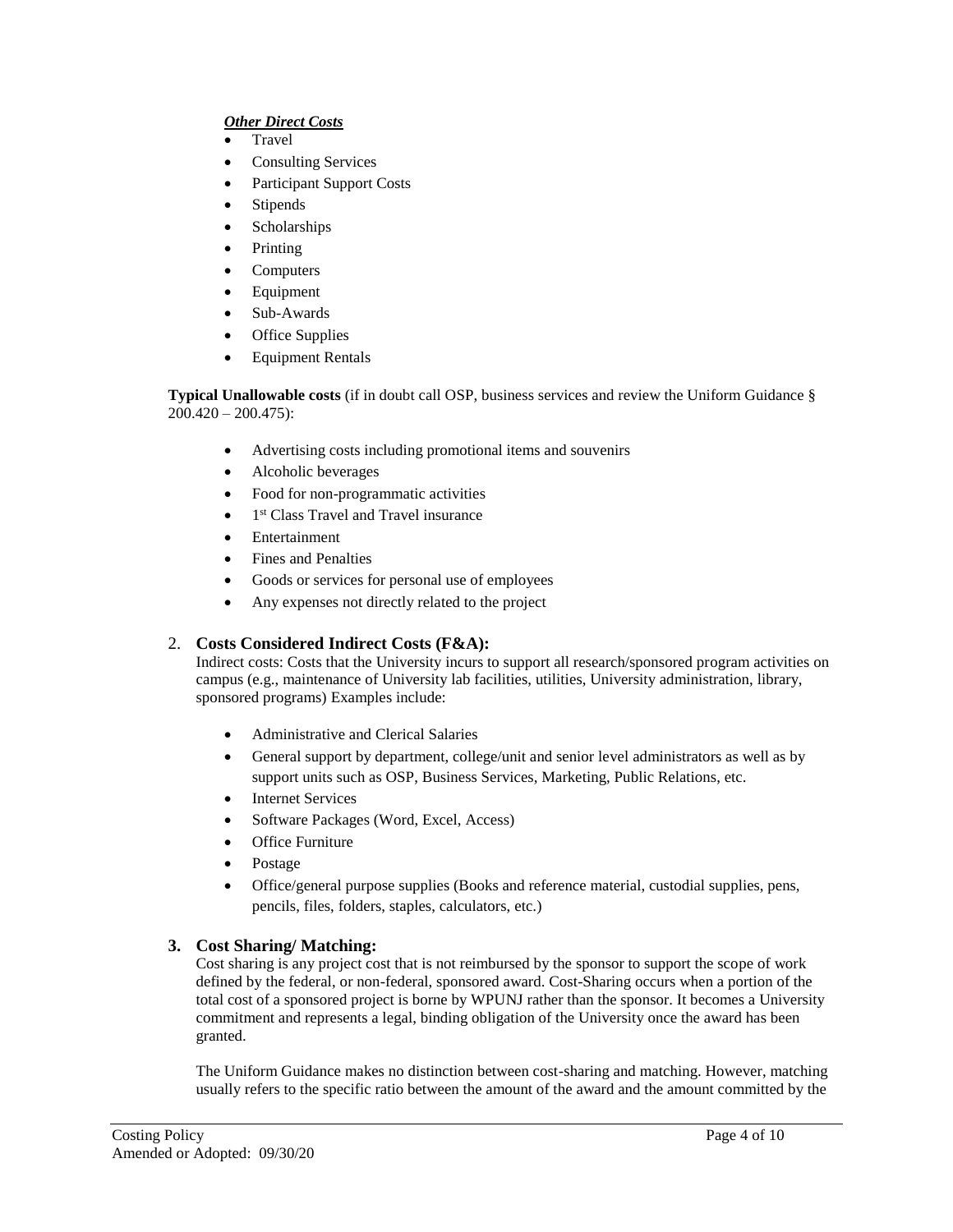recipient, such as a dollar-for-dollar match (1:1). Cost sharing is a more general term and used in this document to refer to both cost-sharing and matching.

## **A. There are three types of Cost sharing:**

- **Mandatory cost sharing:** Costs required as a condition to receive an award, and specified by the agency in the proposal guidelines or program announcement.
- **Voluntary committed cost sharing:** Costs that are not a condition of the award, but that WPUNJ voluntarily commits by describing and quantifying specific costs in a proposal budget, budget justification or application narrative.
- **Voluntary uncommitted cost sharing:** Costs WPUNJ incurs as part of completing the project but that were not disclosed nor committed in the proposal. This includes overspending.
- **B. Cost-Sharing Approval:** WPUNJ limits cost-sharing to that which is mandated by the sponsor. In some instances of voluntary cost-sharing, the University may determine that cost-sharing may be an implied mandate by a private non-federal sponsor necessary to the project's funding outcome. PIs, Department Chairs, and Department Heads should refrain from making voluntary commitments of cost share that are not supported by the program guidelines or project goals.

All proposed mandatory and voluntary commitments of cost-sharing arrangements must be discussed with and approved by the Chair and Dean, or Department Head and Divisional VP before the proposal is submitted to OSP. The signed Project Approval Sheet is the internal document that confirms WPUNJ's acceptance of cost share commitment to the sponsor and the department responsible to provide the FOP to pay for the cost sharing. The OSP will facilitate the final step to get this document signed by the Provost or appropriate VP prior to submission.

Prior to considering University cost-share on a sponsored proposal/project:

- The PI should confer with the Chair/Department Head and/or Dean/Divisional VP regarding a cost-share strategy to meet the sponsor's requirements;
- The PI, Chair/Department Head, and/or Dean/Divisional VP may wish to contact OSP to discuss the specifics of the proposal and to determine the sources of funds to meet this requirement; and
- All cost-sharing commitments must be indicated and approved by Chair/Department Head, Dean, Provost or appropriate VP and the Office of the Controller prior to submission.
- **C. Source of Funds:** The PI is responsible for identifying all sources of funds for cost-sharing of direct costs. The PI may not utilize funds from an existing federal award as the source of cost-sharing, except as authorized by statute. Cost-sharing is typically funded by donation of academic year time/effort, associated fringe benefits, or other department designated funds. Cost-sharing may also include indirect costs associated with the identified direct costs if the sponsor allows indirect costs to be included as cost-sharing.

The Cost Share Commitment can be calculated as:

- a **Fixed** dollar amount,
- a **Match** where the amount of funds provided by the sponsor will be matched by the amount of funds provided by WPU (1:1 match),
- a **percentage** of the amount provided by the sponsor (20% of the funds provided by the sponsor), or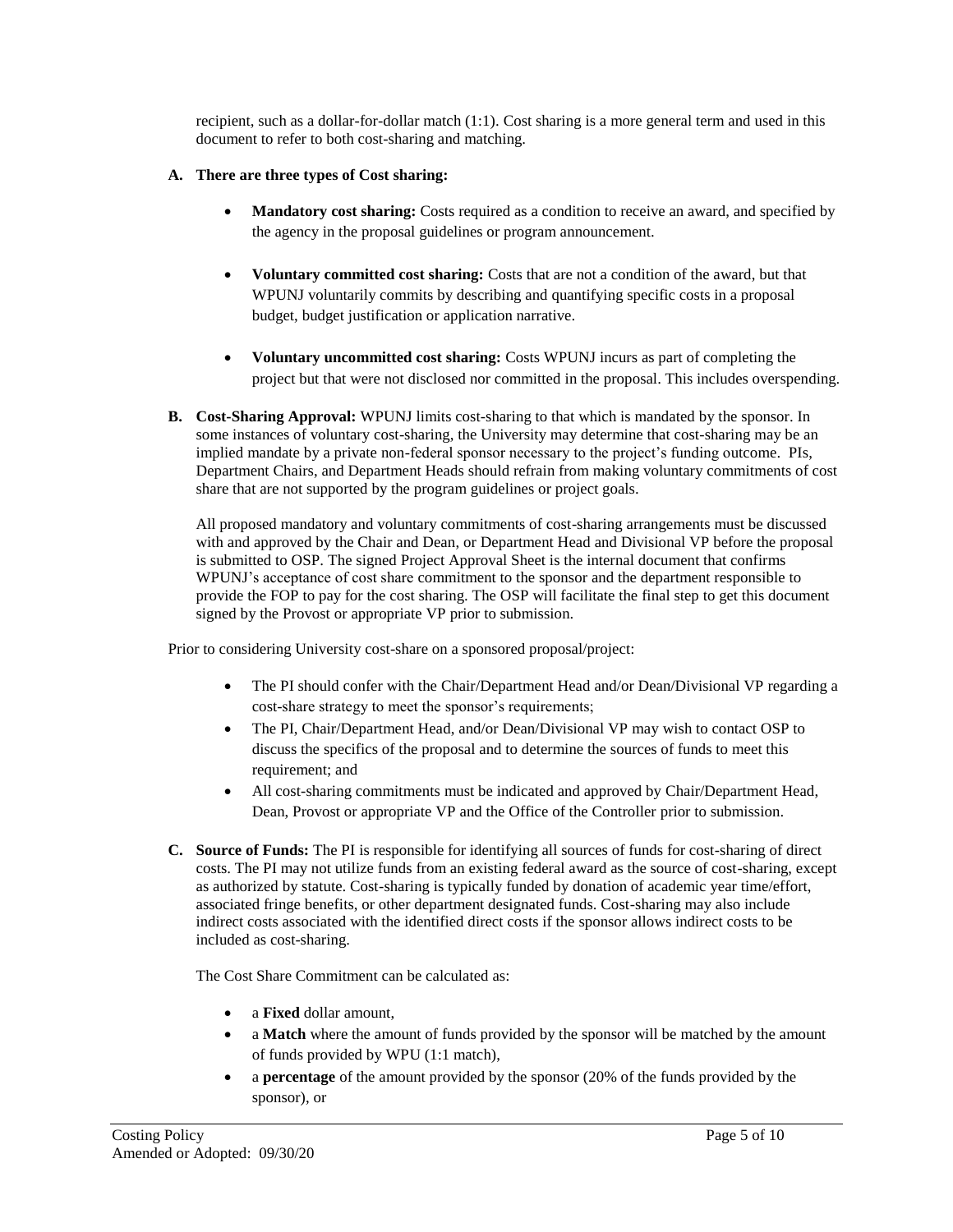- a commitment of **Effort (**25% commitment)
- **D. Allowable Cost-Sharing Expenditures on Federal Awards:** Cost-sharing expenditures must satisfy all of the following criteria:
	- Verifiable from the official University records;
	- Not previously used as cost-sharing for another project (the same cost-sharing expenditures cannot be used for multiple projects);
	- Necessary and reasonable for proper and efficient accomplishment of the project;
	- Allowable under the terms of the award
	- Incurred during the effective dates of the grant or during the pre-award phase when authorized by the sponsor; and
	- Not paid by the Federal Government under another award.
- **E. Unallowable Cost-Sharing Expenditures on Federal Awards:** The following expenditures cannot be offered as cost-sharing commitments in sponsored project proposals:
	- Costs considered unallowable by the sponsor;
	- Salary amounts exceeding a regulatory salary cap (e.g., National Institutes of Health);
	- University facilities such as laboratory, meeting or classroom space. PIs should not commit the use of facilities as cost-sharing, but rather characterize the facilities as "available for the performance of the sponsored agreement at no direct cost to the project."

#### **4. Cost Transfers:**

Cost transfers are required when expenses are incorrectly charged to a particular grant or when a grant expense is incorrectly charged to a non-grant FOAP. Cost transfers include payroll reallocations and invoice reclassifications between FOAP's. All corrections must be posted as soon as possible, but no later than 30 days from the date the original expense appears in Banner. Additionally, all final corrections must be forwarded to the Post-Award Grants Administrator within 10 days of the grant's termination date.

(The Policy and Procedure for Cost Transfers was created by and is managed by the Office of the Controller)

**[Policy and Procedure for Cost Transfers](https://www.wpunj.edu/dotAsset/291856.pdf)** [\(https://www.wpunj.edu/dotAsset/291856.pdf\)](https://www.wpunj.edu/dotAsset/291856.pdf)

### **5. Costs Requiring Prior Approval**

If prior approval is required, the project director must seek sponsor approval by submitting the request through OSP**.** (see Exhibit C for a sample Prior-Approval Matrix)

## IX. EXHIBIT(S) (optional)

Exhibit A: Direct Cost Guidelines Exhibit B: Guidance for Budgeting and Charging Direct Costs on Sponsored Projects Exhibit C: Prior-Approval Matrix

By Joshua Powers, Provost and Senior Vice President for Academic Affairs

| Date | - <i>11 11 -</i> 1<br>w | ستستسلكمل<br>. . |  |
|------|-------------------------|------------------|--|
|      |                         |                  |  |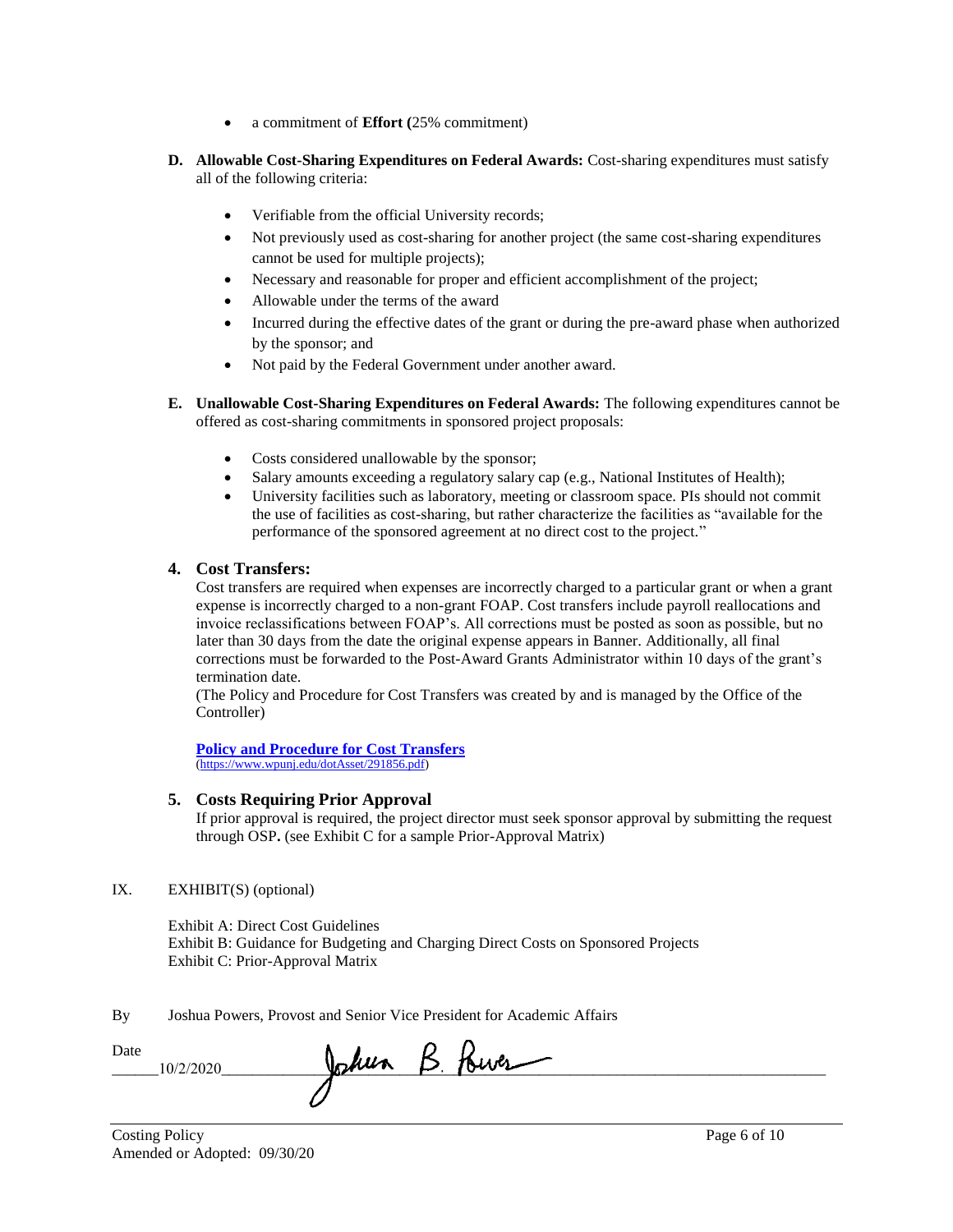## **Exhibit A: Direct Cost Guidelines\***

WPUNJ has elected to assign the cost policies of the federal government, contained in the Uniform Guidance, 2 CFR Part E, as the standard for all sponsored activities.

If the sponsored agreement specifically states that the expense is unallowable, it cannot be charged to the project irrespective of its appropriateness to the project.

The table below provides information regarding the allowability of some of the most common items of costs charged as direct. *In the case of an inconsistency between the provisions of a specific agreement and the provisions below, the provisions of the specific agreement should govern.* It is also recognized that WPUNJ enters into agreements with private sponsors who have no specific rules regarding costing policies. If those agreements are not for research projects but are for other activities, certain exceptions to the following guidelines may be made.

| <b>Direct Cost</b>                                                                                                                                                                                                                                                        | <b>Normal Treatment</b>                                                                                                                                                                                                                                                                                                                                                                                                                                                                                                                                                                                                                                                                                                                                                                                                                                                                                             |
|---------------------------------------------------------------------------------------------------------------------------------------------------------------------------------------------------------------------------------------------------------------------------|---------------------------------------------------------------------------------------------------------------------------------------------------------------------------------------------------------------------------------------------------------------------------------------------------------------------------------------------------------------------------------------------------------------------------------------------------------------------------------------------------------------------------------------------------------------------------------------------------------------------------------------------------------------------------------------------------------------------------------------------------------------------------------------------------------------------------------------------------------------------------------------------------------------------|
| Salaries, Wages, and<br><b>Benefits</b><br>Faculty<br>$\bullet$<br>Postdoctoral fellows<br>$\bullet$<br>Graduate students<br>$\bullet$<br>Undergraduate<br>$\bullet$<br>students<br>Technical personnel<br>$\bullet$<br>Administrative and<br>$\bullet$<br>clerical staff | Costs of personnel are allowable on sponsored agreements to the extent supported by<br>actual effort performed on the project and approved in the award budget. An<br>individual's base salary must be used to compute the cost charged to a sponsored<br>agreement; extra compensation or supplemental pay for work on sponsored programs<br>is unallowable except in extraordinary circumstances.<br>Administrative and clerical costs are generally recovered through indirect costs and<br>not charged directly to the project. To be charged as a direct cost the following<br>conditions must be met:<br>Administrative or clerical salaries are integral to a project or activity;<br>Individuals involved can be specifically identified with the project or<br>$\bullet$<br>activity;<br>The costs are explicitly included in the budget or have the prior written<br>$\bullet$<br>approval of the sponsor |
| <b>Business Meals and</b>                                                                                                                                                                                                                                                 | Only when specifically permitted by the sponsored agreement or is an integral part                                                                                                                                                                                                                                                                                                                                                                                                                                                                                                                                                                                                                                                                                                                                                                                                                                  |
| <b>Meeting Costs</b>                                                                                                                                                                                                                                                      | of the sponsored project—for example, meeting costs associated with project<br>associated with project advisory groups                                                                                                                                                                                                                                                                                                                                                                                                                                                                                                                                                                                                                                                                                                                                                                                              |
| Donations and                                                                                                                                                                                                                                                             | Unallowable                                                                                                                                                                                                                                                                                                                                                                                                                                                                                                                                                                                                                                                                                                                                                                                                                                                                                                         |
| contributions                                                                                                                                                                                                                                                             |                                                                                                                                                                                                                                                                                                                                                                                                                                                                                                                                                                                                                                                                                                                                                                                                                                                                                                                     |
| <b>Entertainment Costs</b>                                                                                                                                                                                                                                                | Unallowable unless specifically approved                                                                                                                                                                                                                                                                                                                                                                                                                                                                                                                                                                                                                                                                                                                                                                                                                                                                            |
| Equipment                                                                                                                                                                                                                                                                 | Scientific or special purpose equipment: allowable when the equipment is necessary<br>and will be used primarily, or exclusively, for the project(s) to which the costs will<br>be charged.<br>General Purpose Equipment such as office equipment: unallowable without the prior<br>written approval of the sponsor.<br>The University's equipment definition is an acquisition cost of \$5K and a useful<br>service life of 1 year or more. Computers that do not meet the definition are<br>considered supplies. These are consistent with federal regulations.                                                                                                                                                                                                                                                                                                                                                   |
| <b>Internet Costs</b>                                                                                                                                                                                                                                                     | Costs of Internet connections from a person's home are generally unallowable.                                                                                                                                                                                                                                                                                                                                                                                                                                                                                                                                                                                                                                                                                                                                                                                                                                       |
| Local telephone                                                                                                                                                                                                                                                           | Local telephone costs are generally unallowable as a direct cost. However, there are<br>certain circumstances where these charges may be directly charged to a research                                                                                                                                                                                                                                                                                                                                                                                                                                                                                                                                                                                                                                                                                                                                             |
| (including monthly<br>instrument charges)                                                                                                                                                                                                                                 | project such as instances where participants are required to call into a specific<br>telephone line.                                                                                                                                                                                                                                                                                                                                                                                                                                                                                                                                                                                                                                                                                                                                                                                                                |
| Long distance telephone                                                                                                                                                                                                                                                   | Allowable when specifically identified with a specific project                                                                                                                                                                                                                                                                                                                                                                                                                                                                                                                                                                                                                                                                                                                                                                                                                                                      |
|                                                                                                                                                                                                                                                                           |                                                                                                                                                                                                                                                                                                                                                                                                                                                                                                                                                                                                                                                                                                                                                                                                                                                                                                                     |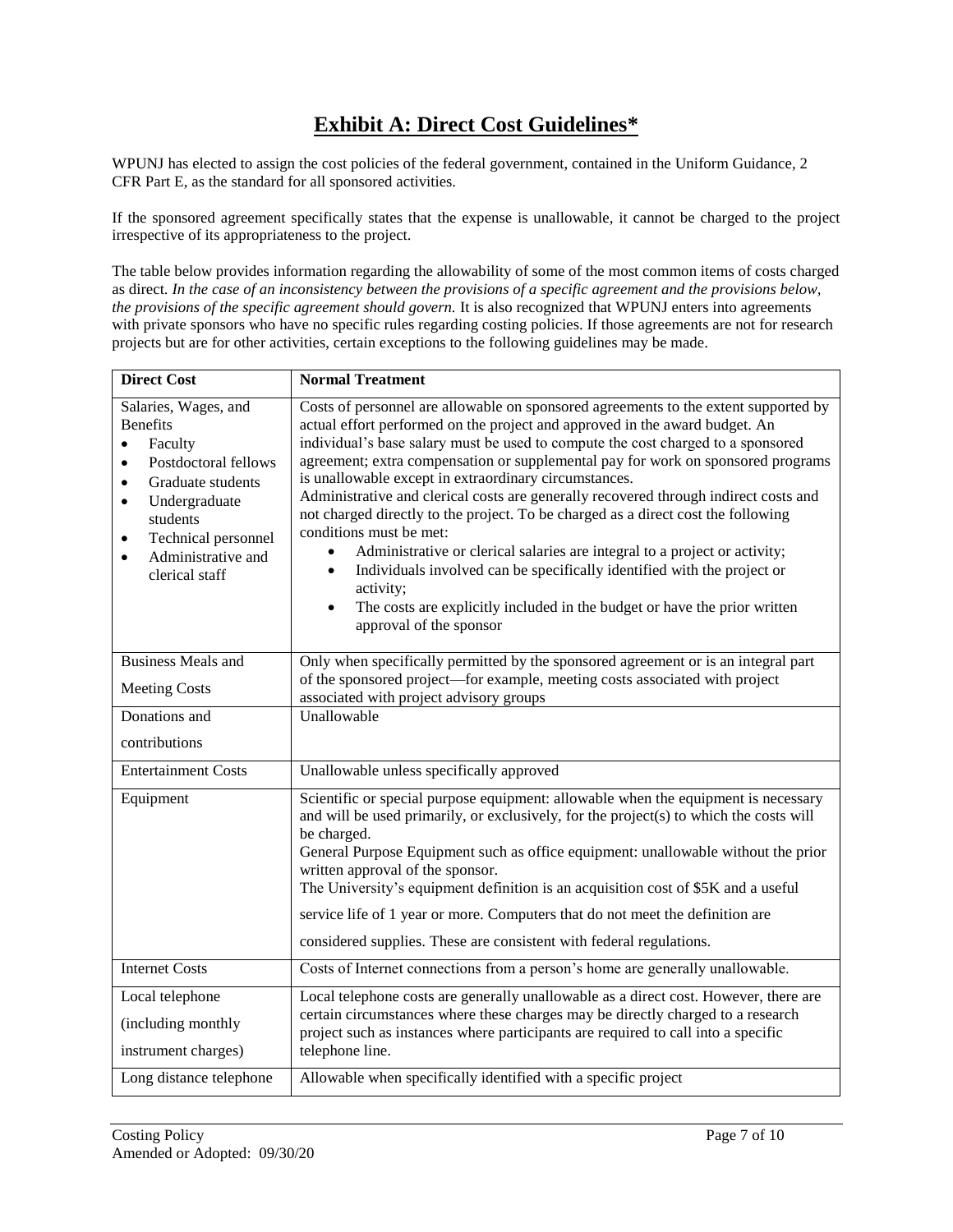| Materials (supplies,       | Project supplies: items such as chemicals, laboratory supplies, and even pens,           |
|----------------------------|------------------------------------------------------------------------------------------|
| purchased materials, etc.) | pencils, folders, notebooks, and the like that can be identified as being "exclusively   |
|                            | for the support of" a sponsored program are allowable.                                   |
|                            | Office supplies: Items commonly found in any office such as wall clocks, calendars,      |
|                            | waste cans, letterhead, staplers, etc. that would likely be used for purposes other than |
|                            | the award are unallowable except in special circumstances.                               |
|                            | Computing equipment and software: These are allowable costs if they do not meet          |
|                            | the Institution's definition of equipment (see above).                                   |
| Memberships (scientific    | Unallowable unless specifically approved by the sponsor                                  |
| or professional societies) |                                                                                          |
| Postage                    | Routine postage charges: unallowable except where a project requires specifically        |
|                            | identifiable large mailings or the like.                                                 |
|                            | Special mailing or delivery charges: Allowable when necessary for the success or         |
|                            | completion of a project (example: overnight delivery charges for shipment of             |
|                            | perishable research materials to collaborators or from suppliers)                        |
| Pre-Agreement Costs        | Unallowable unless approved under the provisions of the specific funding agency          |
| Professional services      | Consultant fees are an allowable charge to sponsored agreements. Sponsor                 |
|                            | guidelines should be checked. "Honorariums" are typically not allowed; rather they       |
|                            | should be payments to consultants for services received.                                 |
| Publications (books,       | Unallowable unless approved by the funding agency or essential to the daily conduct      |
|                            | of the project and not readily available from other sources such as the Internet or the  |
| subscriptions)             | library                                                                                  |
| Scholarships and Student   | Only when specifically permitted by the sponsor agreement.                               |
| Aid                        |                                                                                          |
|                            |                                                                                          |
| <b>Travel Costs</b>        | Allowable if specifically benefitting the project; with few exceptions, airfare cost     |
|                            | should not be in excess of the basic least expensive unrestrictive fare. Institutional   |
|                            | policies must be followed.                                                               |
|                            | Foreign travel (using federal funds): U.S. flag carrier or Open Skies requirements       |
|                            | apply                                                                                    |
|                            | Such travel may require specific agency approval. Sponsor regulations should be          |
|                            | consulted.                                                                               |
| Visa Costs                 | Visa expenses incurred on behalf of project personnel are allowable consistent with      |
|                            | the person's payroll appointment to the project. Expedited fees are not allowable.       |
|                            |                                                                                          |

\*National Council of University Research Administration. (2017). Sponsored Research Administration: *A Guide to Effective Strategies and Recommended Practices*, volume 2, (Section 3305.7), page 9-17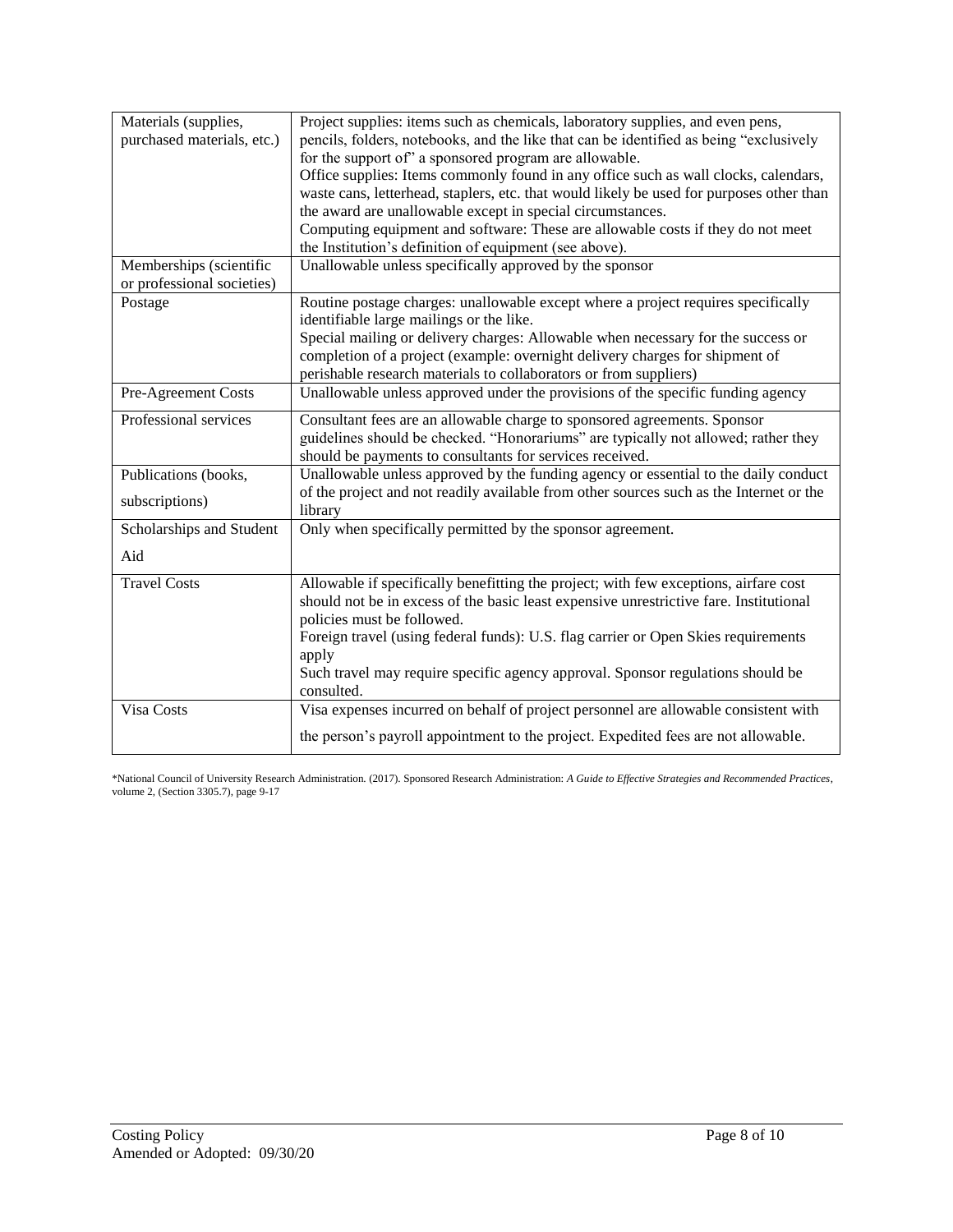## **Exhibit B: Guidance for Budgeting and Charging Direct Costs on Sponsored Projects\***



\*National Council of University Research Administration. (2017). Sponsored Research Administration: *A Guide to Effective Strategies and Recommended Practices*, volume 2, (Section 3305.7), page 9-17